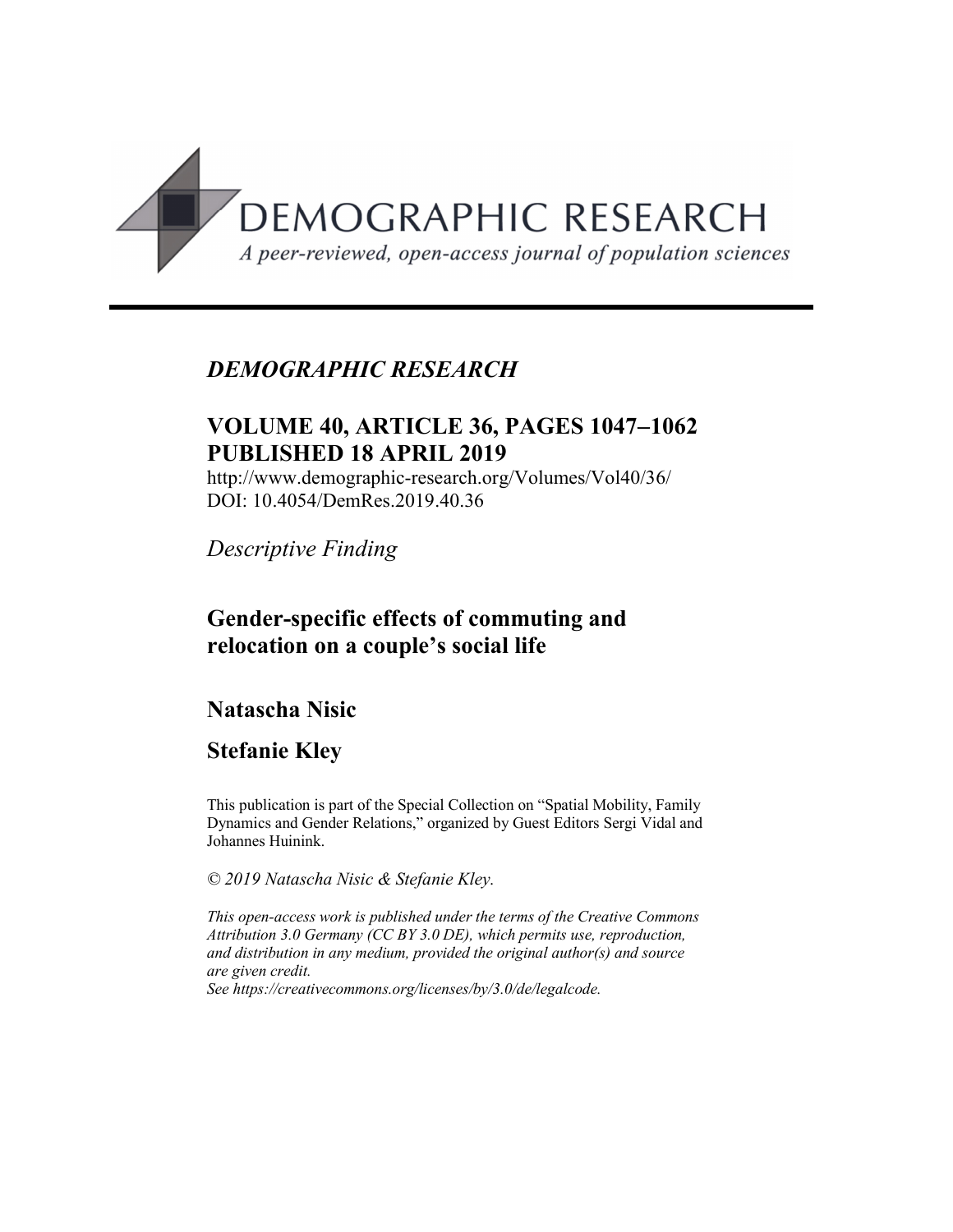# **Contents**

|                | Introduction                                                                       | 1048 |
|----------------|------------------------------------------------------------------------------------|------|
| $\overline{2}$ | Gender-specific outcomes of couples' spatial mobility                              | 1049 |
| $\mathcal{R}$  | Data characteristics and variables                                                 | 1050 |
| $\overline{4}$ | Effects of commuting and relocation on individual satisfaction with<br>social life | 1055 |
|                | References                                                                         | 1059 |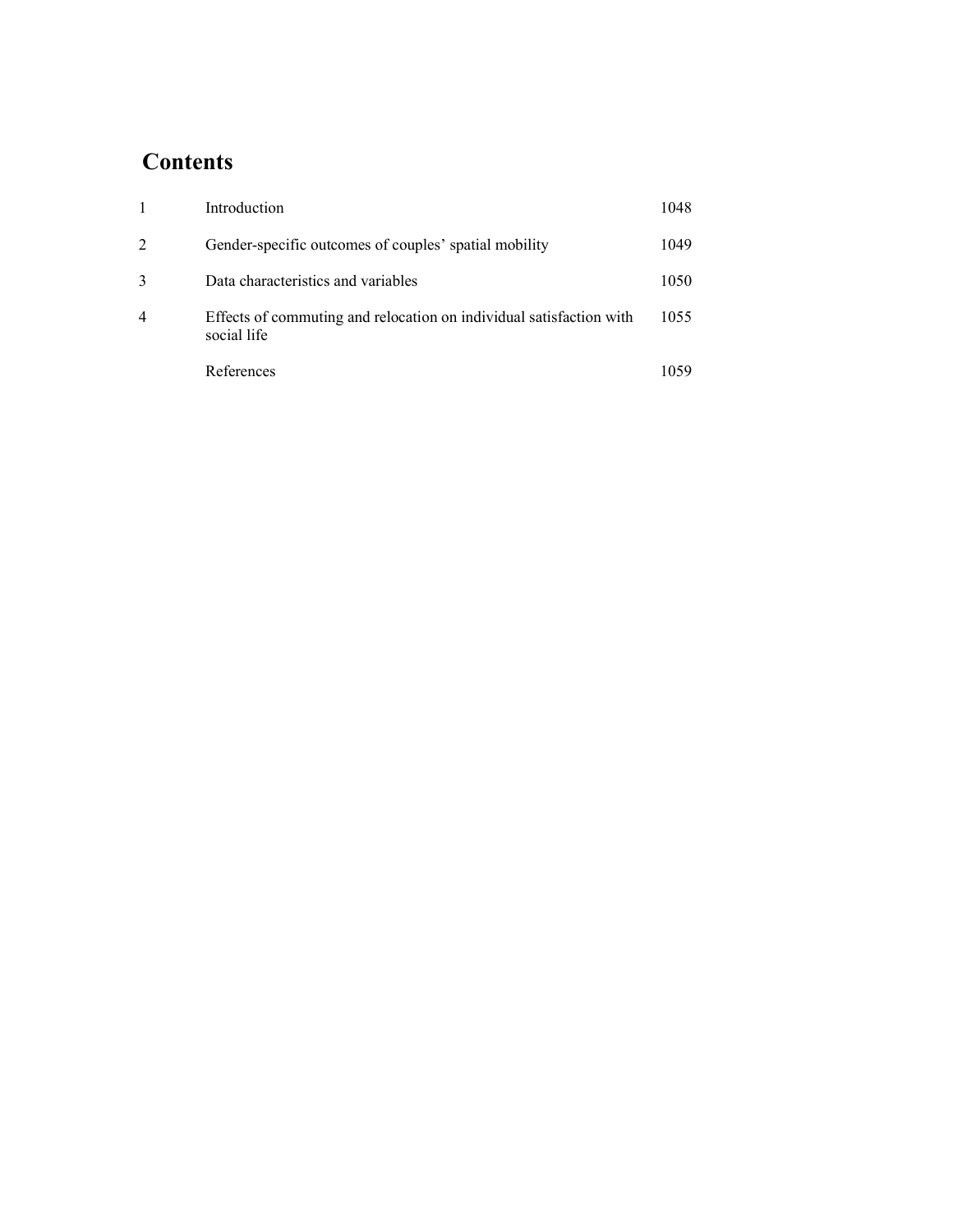# **Gender-specific effects of commuting and relocation on a couple's social life**

**Natascha Nisic[1](#page-2-0) Stefanie Kley[2](#page-2-1)**

### **Abstract**

#### **BACKGROUND**

This contribution analyzes gender-specific effects of long-distance commuting and residential relocation on the social integration of couples. Research on geographical mobility in the partnership context focused very much on gender differences of regional mobility with respect to labor market outcomes and economic success. The effects of regional mobility and their possibly gendered impact on social networks and the social integration of households have been understudied. However, one would expect that regional mobility imposes severe temporal and geographical restrictions on the formation and upholding of social relationships. Moreover, these restrictions can be assumed to differ by gender due to differential involvement of women and men in market and domestic care work, which also present different opportunities and constraints for maintaining and forming social contacts.

#### **OBJECTIVE**

Against this background we analyze the effects of internal migration and job-related commuting on couples' social relationships.

#### **METHODS**

The analysis is based on the British Household Panel Study (BHPS) waves 1997–2008. We first give extensive descriptive overview on the social structure of mobile couples and the amount and perceived quality of social contacts men and women maintain. Second the effects on quality (i.e., the satisfaction with one's social life) are analyzed within a panel fixed-effects framework.

### **RESULTS**

Results indicate that regional mobility affects women more than men. In particular women who move for her partner's job prospects suffer losses in perceived quality of

<span id="page-2-0"></span><sup>&</sup>lt;sup>1</sup> Institute of Nutrition, Consumption and Health, Paderborn University, Paderborn, Germany. Email: [natascha.nisic@uni-paderborn.de.](mailto:natascha.nisic@uni-paderborn.de)

<span id="page-2-1"></span><sup>&</sup>lt;sup>2</sup> Department of Social Sciences and Sociology, Hamburg University, Hamburg, Germany. Email: [Stefanie.kley@uni-hamburg.de.](mailto:Stefanie.kley@uni-hamburg.de)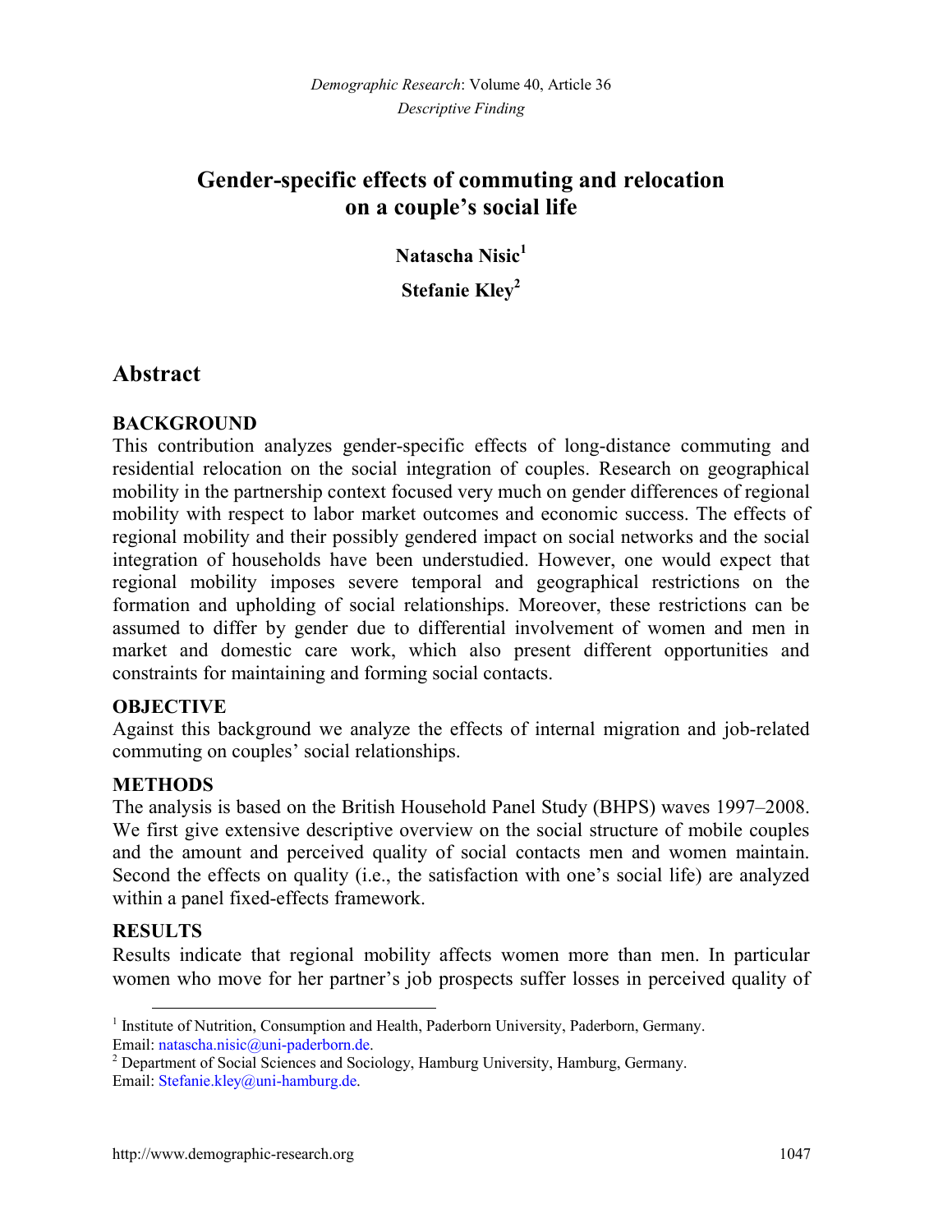social life. Female commuters are dissatisfied if they have low qualification and are only weakly integrated in the labor market. Among male commuters time restrictions due to high workload are detrimental to their social life.

### **1. Introduction**

Most previous research on geographical mobility in the partnership and household context focuses largely on gender differences in determinants and outcomes of regional mobility with respect to labor market outcomes and economic success. Overwhelming evidence has shown that long-distance migration and commuting in general enables men to take advantage of better job opportunities and higher income levels in distant regions, but their female partners often suffer income and job losses following joint migration. Women cannot initiate moves or take up commutes that benefit their own careers, especially if they are mothers (Boyle et al. 2001; Shauman and Noonan 2007; Smits 2001). Sociological and economic explanations emphasize gender inequalities in the labor market that lead to women holding a subordinate position in job-related household decisions while also remaining largely responsible for domestic and care work.

However, while also emphasizing the involvement of women in the nonmarket sphere and their responsibilities in the organization of families' everyday life to explain gender differences, the literature on geographical mobility has overlooked the effects of mobility on the nonmarket sphere itself and on noneconomic outcomes in general (Belot and Ermisch 2006; Nisic and Petermann 2013). In particular, the effects of regional mobility and its possibly gendered impact on social networks – as well as the social integration of households – are thus far understudied. This presents a serious shortcoming in many ways. The psychological literature shows a large body of evidence indicating that social support from personal ties is crucial for individual wellbeing and coping with stress and crisis (Cohen and Wills 1985; Cohen 2004; Folkman and Moskowitz 2000; Feeney and Collins 2015). At the same time, we can assume that different forms of regional mobility, such as relocation or long-distance commuting, might impose severe temporal and geographical restrictions on the formation and maintenance of social relationships.

Thus, it remains unclear how differences in household and market engagement between men and women interact with gendered patterns of mobility and with the social integration of mobile households. Here we focus on the effects of internal migration and job-related commuting among couples on the perceived quality of the social relationships that male and female partners develop.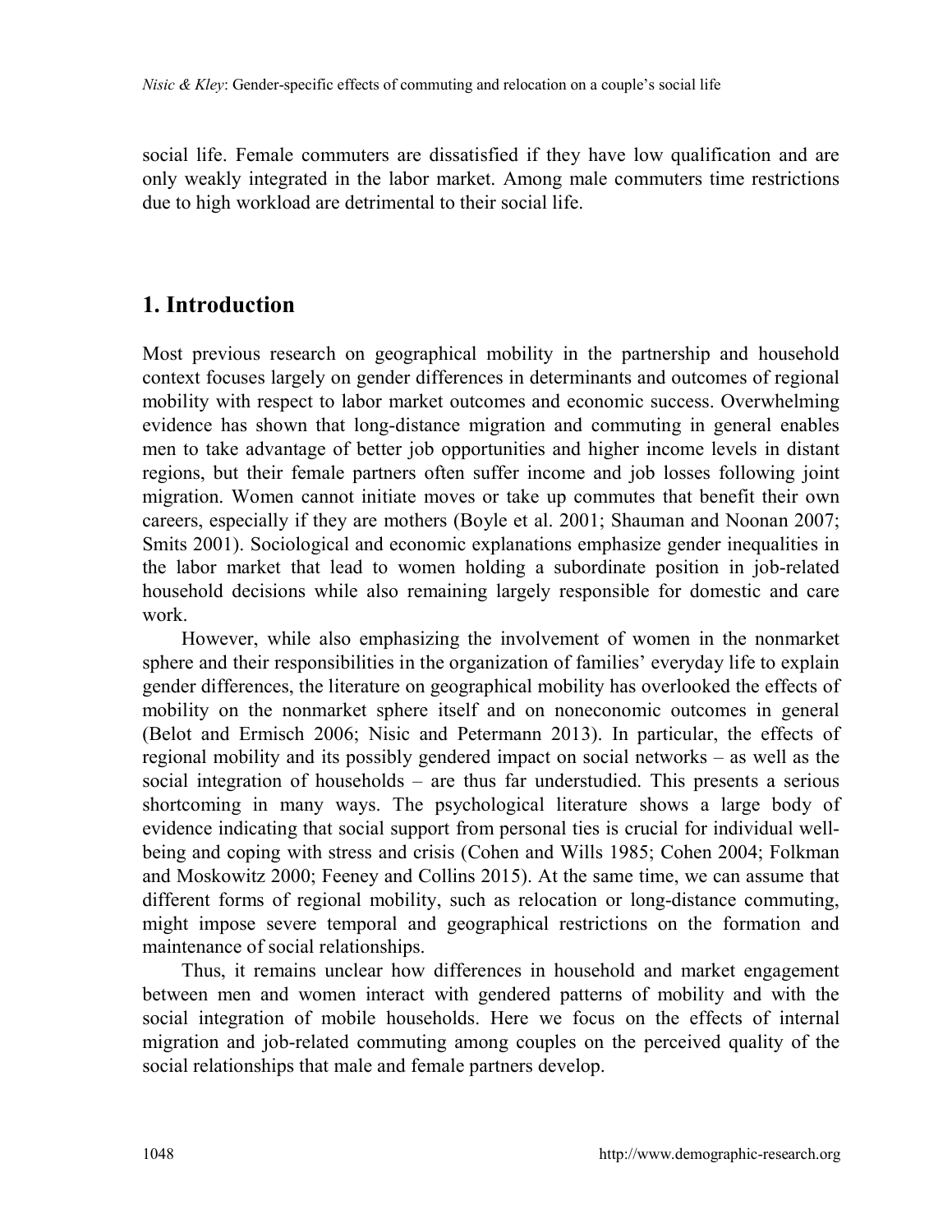## **2. Gender-specific outcomes of couples' spatial mobility**

Empirically, there is overwhelming evidence that women are more willing to compromise their careers for the occupational advancement of their male partners (e.g., Cooke 2008; Nisic and Abraham 2014). This tendency is clearly reflected in the outcomes of long-distance migration, which yields positive income growth and stable employment for men (Cooke 2003; Jacobsen and Levin 1997, 2000; Smits 2001) but significant earnings losses and reduced employment for their female partners (Boyle et al. 2001; Shauman and Noonan 2007; Smits, Mulder, and Hooimeijer 2004; Mincer 1978). Moreover, studies regarding the determinants of migration also show that household moves are mostly influenced by male partners' employment-related characteristics, including their education (Nivalainen 2004; Tenn 2010). Hence, although we can expect long-distance migration to be equally disruptive on each spouses' home-centered social networks, the women's social life might suffer more because mobile women might be forced to rely exclusively on home-centered networks (after the move) relative to men who are socially integrated at the (new) workplace.

However, due to overall increased female education and labor market integration, male partners' mobility options have also become increasingly restricted by their female partners' career opportunities (Nisic 2009). Thus, alternative forms of mobility (e.g., long-distance commuting on a daily or weekly basis) have significantly risen (Cooke 2013). They allow couples to take advantage of better employment options in other regions without the need to relocate. However, empirical evidence here also suggests that the better earning male partner often guides the primary choice of residential location; female partners conduct their job search in a narrow radius from the place of residence (Singell and Lillydahl 1986; Nisic 2017). In particular, a consistent finding across the literature is that women engage in much shorter commutes than men (Rapino and Cooke 2011) because domestic duties impose temporal and spatial inflexibilities on women (DeMeester et al. 2007; Fernandez and Su 2004; Pratt and Hanson 1991). Correspondingly, the literature on gender-differences in social networks has shown that in a male-breadwinner setting, men derive social contacts mostly through work while the women's networks originate from their involvement in care for the family (Bracke, Christiaens, and Wauterickx 2008; Seery and Crowly 2000; Moore 1990; Munch, Miller McPherson, and Smith-Lovin 1997; van Emmerik 2006), such as contacts with family, teachers, doctors, neighbors, etc. (Doucet 2000; Pratt and Hanson 1991). In light of these findings both men and women with long commutes can have satisficing social lives as long as they have enough free time to meet with their peers.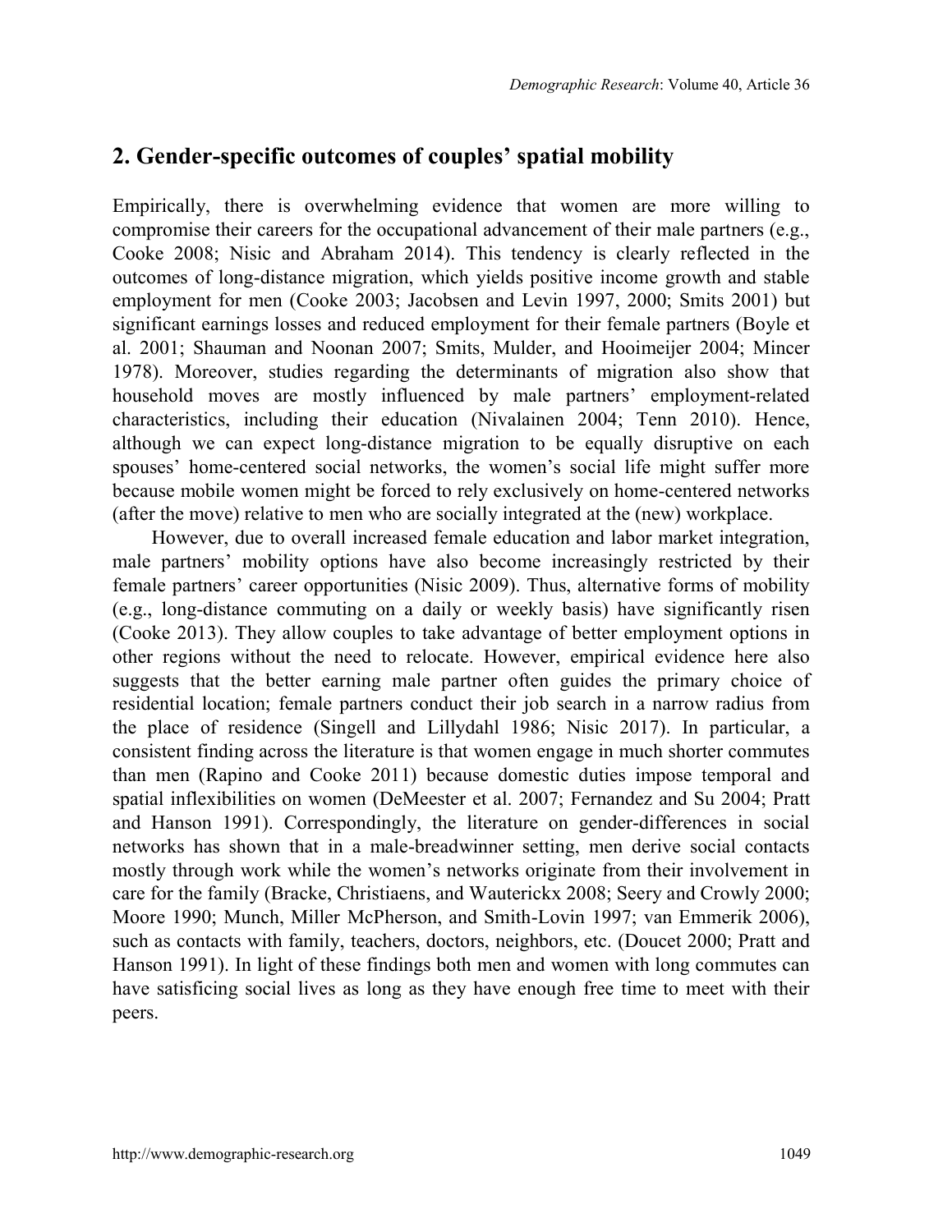Against this background we analyze the effects of long-distance household moves and job-related long-distance commutes on the perceived quality of social relationships that men and women in partnerships maintain.

### **3. Data characteristics and variables**

Our database is the British Household Panel Study (BHPS) – a nationwide representative survey that was conducted annually in Great Britain between 1992 and 2008. The sample of analysis is restricted to 1997 to 2008 because information on the frequency of social contacts was first gathered in 1997. To assure comparability of the two mobility types (moving and commuting), the sample was restricted to the working age population (18 to 59 years); commuting is identified by work-trip length. Furthermore, because the analysis focuses on gender-specific arrangements and patterns within couples, only individuals living with their partner in a joint household were selected. The sample for analysis comprises  $N = 50,400$  person-years.

The sample characteristics are described in Table 1. The dependent variable in the multivariate analyses (Section 4) is individual satisfaction with one's social life and reflects the subject view on one's social integration; this was measured on a 7-point Likert scale from 1 (not satisfied at all) to 7 (completely satisfied). Male and female respondents are, on average, reasonably satisfied with their social life (4.8 on this scale). The objective indicator (i.e., the frequency of meeting people outside the household) was measured on a 5-point scale, whereas 1 denotes 'never,' 2 'less than once a month,' 3 'once or twice a month,' 4 'once or twice a week,' and 5 denotes 'most days.' This scale was not metric and was highly skewed, and thus it was dichotomized. The value 1 was assigned to persons who rarely meet other persons, that is, once or twice a month or less (15.9%), whereas the value 0 comprises those who meet other people more often, that is, at least once or twice a week. The Pearson's correlation among satisfaction with social life and the dichotomized indicator for meeting people is moderate ( $r^2 = -0.10$ ). The distributions of the other independent variables are as expected from the existing literature (Table 1). During the observational window we observe 6.8% long-distance commutes (respondent-years). The variable long-distance move indicates whether a couple relocated over a distance of at least 50 km. In this case periods after the move are assigned the value 1, whereas periods before the move get the value 0; thus, in the analysis the variable also captures long-term effects of moves on social relationships. In our sample 4.1% long-distance moves within the 11-year time span of observation are conducted. Gender differences are depicted in the two right hand columns in Table 1. The share of respondents meeting people rarely is lower among women than men, but women are not more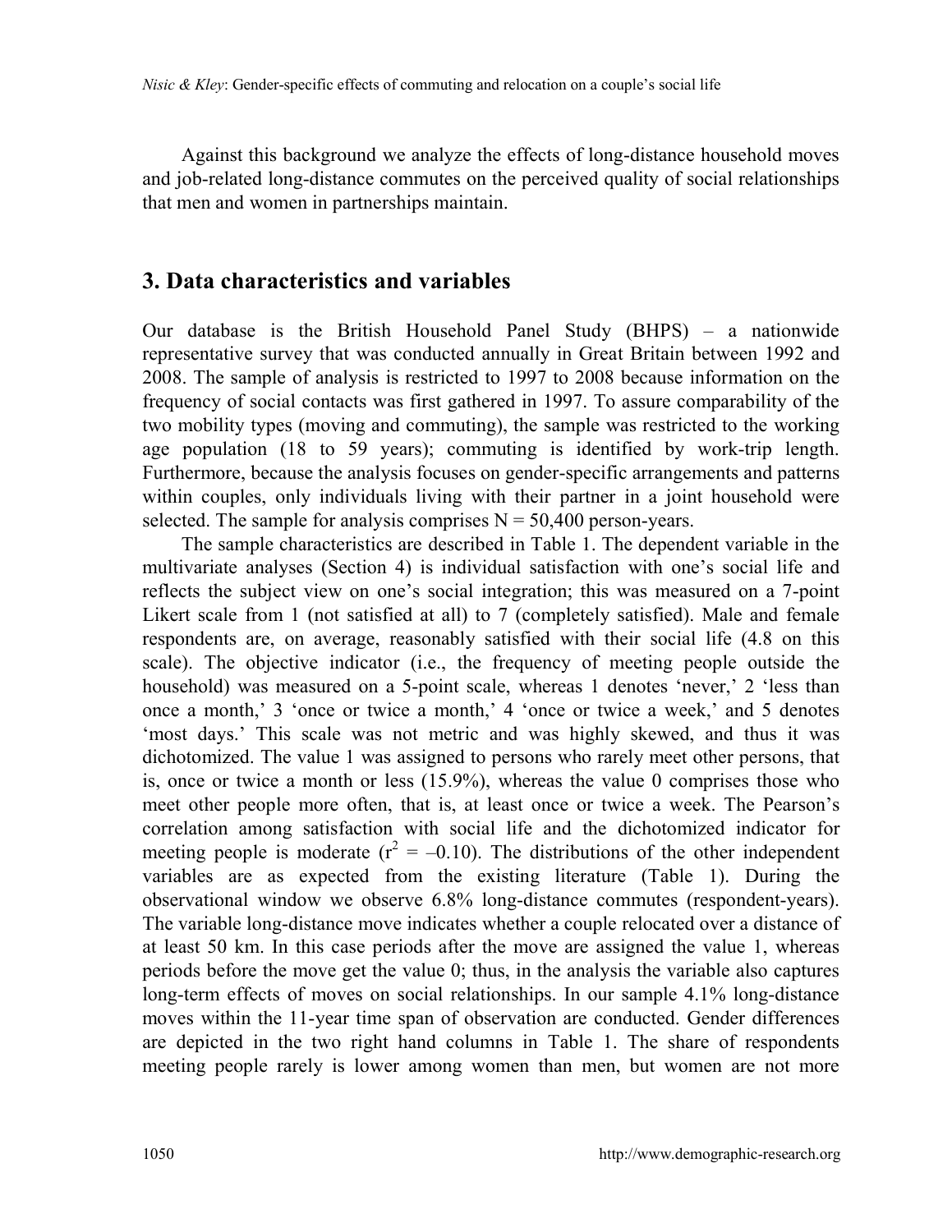satisfied with their social lives. There are twice as many male (9.3%) than female (4.4%) long-distance commuters. Having a lower level of education (i.e., primary or lower secondary education) is more common among women (19.6%) than men (17.9%). More men (38.7%) have higher vocational degrees or university degrees than women (35.7%). In this sample, women earned a considerably lower monthly net wage of 877£ on average compared to 1,824£ among men. This large difference also reflects the lower labor market participation of women – we assigned nonworking individuals zero earnings to keep them in the sample and to avoid selectivity problems in the multiple regression analyses. Women work full-time (i.e., more than 30 hours per week) considerably less often (42.5%) than men (83.2%), and working part-time (less than 30 hours a week) is much more frequent among women (29.7%) than among men (2.0%). Correspondingly, the distribution of full- and part-time workers among the partners of respondents is the reverse. Finally, the men's average overtime at work (4.3 hours) is considerably higher than among women (1.9 hours).

| Variable                                                 | Mean  | Std.Dev. | Min.           | Max.           | Women: Mean | Men: Mean |
|----------------------------------------------------------|-------|----------|----------------|----------------|-------------|-----------|
| Satisfaction with social life <sup>1</sup>               | 4.8   | 1.4      | 1              | $\overline{7}$ | 4.8         | 4.8       |
| Meet people rarely <sup>2</sup>                          | 0.16  | 0.36     | 0              | 1              | 0.13        | 0.18      |
| Long-distance commuter $(21 h)$                          | 0.07  | 0.25     | $\Omega$       | 1              | 0.04        | 0.09      |
| Moved ≥50 km                                             | 0.04  | 0.20     | $\Omega$       | 1              | 0.04        | 0.04      |
| Age                                                      | 40.5  | 10.4     | 18             | 59             | 40.1        | 41.0      |
| Number of persons in household                           | 3.3   | 1.2      | $\overline{2}$ | 16             | 3.3         | 3.3       |
| Number of children aged 0-2                              | 0.12  | 0.35     | $\Omega$       | 3              | 0.12        | 0.13      |
| Number of children aged 3-4                              | 0.11  | 0.33     | $\Omega$       | 3              | 0.11        | 0.12      |
| Number of children aged 5-11                             | 0.40  | 0.72     | $\Omega$       | 4              | 0.39        | 0.41      |
| Number of children aged 12-15                            | 0.22  | 0.50     | 0              | 4              | 0.22        | 0.23      |
| Housework at least 60% woman's task                      | 0.69  | 0.46     | $\Omega$       | 1              | 0.69        | 0.69      |
| Education: low (primary or lower sec.)                   | 0.19  | 0.39     | $\Omega$       | 1              | 0.20        | 0.18      |
| Education: high (higher vocational or university degree) | 0.37  | 0.48     | $\Omega$       | 1              | 0.36        | 0.39      |
| Married                                                  | 0.77  | 0.42     | 0              | 1              | 0.78        | 0.76      |
| Household income (per month in £)                        | 3,328 | 2.003    | $\Omega$       | 72.927         | 3,299       | 3.359     |
| Wage (per month in £, net)                               | 1.335 | 1.334    | $\Omega$       | 71.059         | 877         | 1,824     |
| Full-time (≥30 h per week)                               | 0.62  | 0.48     | $\Omega$       | 1              | 0.42        | 0.83      |
| Part-time (<30 h per week)                               | 0.16  | 0.37     | 0              | 1              | 0.30        | 0.02      |
| Overtime (in hours)                                      | 3.1   | 5.7      | $\Omega$       | 75             | 10.9        | 4.3       |
| Partner: full-time                                       | 0.62  | 0.48     | $\Omega$       | 1              | 0.79        | 0.43      |
| Partner: part-time                                       | 0.16  | 0.36     | $\Omega$       | 1              | 0.03        | 0.30      |
| Sex: female                                              | 0.51  | 0.50     | $\Omega$       | 1              |             |           |

| Table 1: |  |  |  | Sample description (couples only, 18–59 years) |
|----------|--|--|--|------------------------------------------------|
|----------|--|--|--|------------------------------------------------|

*Note*: N = 50,400 person-years. <sup>1</sup> Measures range from 1 (not satisfied at all) to 7 (completely satisfied). <sup>2</sup> At most once or twice a month (dichotomized 5-point scale). *Source*: BHPS 1997–2008.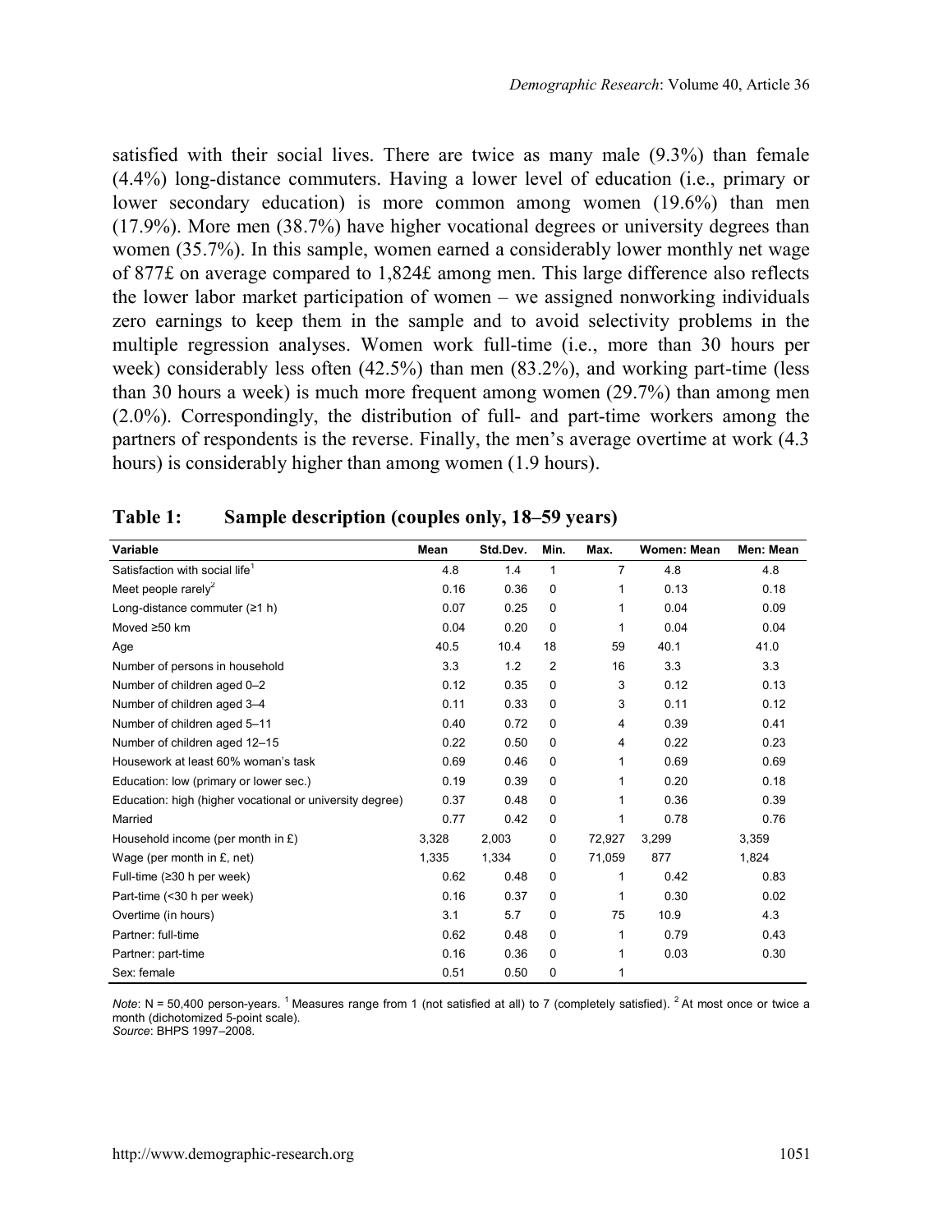Female and male long-distance commuters and movers have important differences relative to nonmobile respondents (Tables 2a and 2b). The share of respondents who rarely meet people is significantly higher among spatially mobile men and women. The mobile respondents are usually less satisfied with their social lives. Surprisingly, women who commute long distances are generally more satisfied with their social life than other women. This result may be because commuter women live in smaller households (with fewer children) and are less involved in household work. Female long-distance commuters also exhibit higher work participation, which also might present opportunities for social contacts. In particular they are more likely to be employed full-time (75.9%) than other women, which also results in a higher average personal wage (1,836£ compared to 833£ among non-commuters). Women who commute long distances also have a higher average household income because their partners are more often employed full-time too. Long-distance commuting women are more likely to be higher educated (59.5%) than nonmobile women (34.6%) and they are rarely lower educated (4.8%). Female long-distance commuters tend to be younger and single. This matches microeconomic explanations of spatial mobility, which emphasize that regional mobility is most profitable for young, highly educated individuals with high earning potential. These results indicate that it is unlikely for women to become commuters (especially if they have stable relationships and children). But for those that do, spatial mobility may be associated with an economically and socially favorable life situation.

Differences between mover and non-mover women are similar to the differences between commuter and non-commuter women with a few exceptions. The most notable exception is that satisfaction with one's social life is the lowest among female longdistance movers compared to all other groups of women – especially long-distance commuters. The second exception is that in households with female long-distance commuters, children of all age groups are less common than in the reference group. In contrast, long-distance movers more often have young children (up to 11 years of age). These results support earlier findings showing that for couples, joint long-distance migration is more likely to occur if women are the primary caregivers.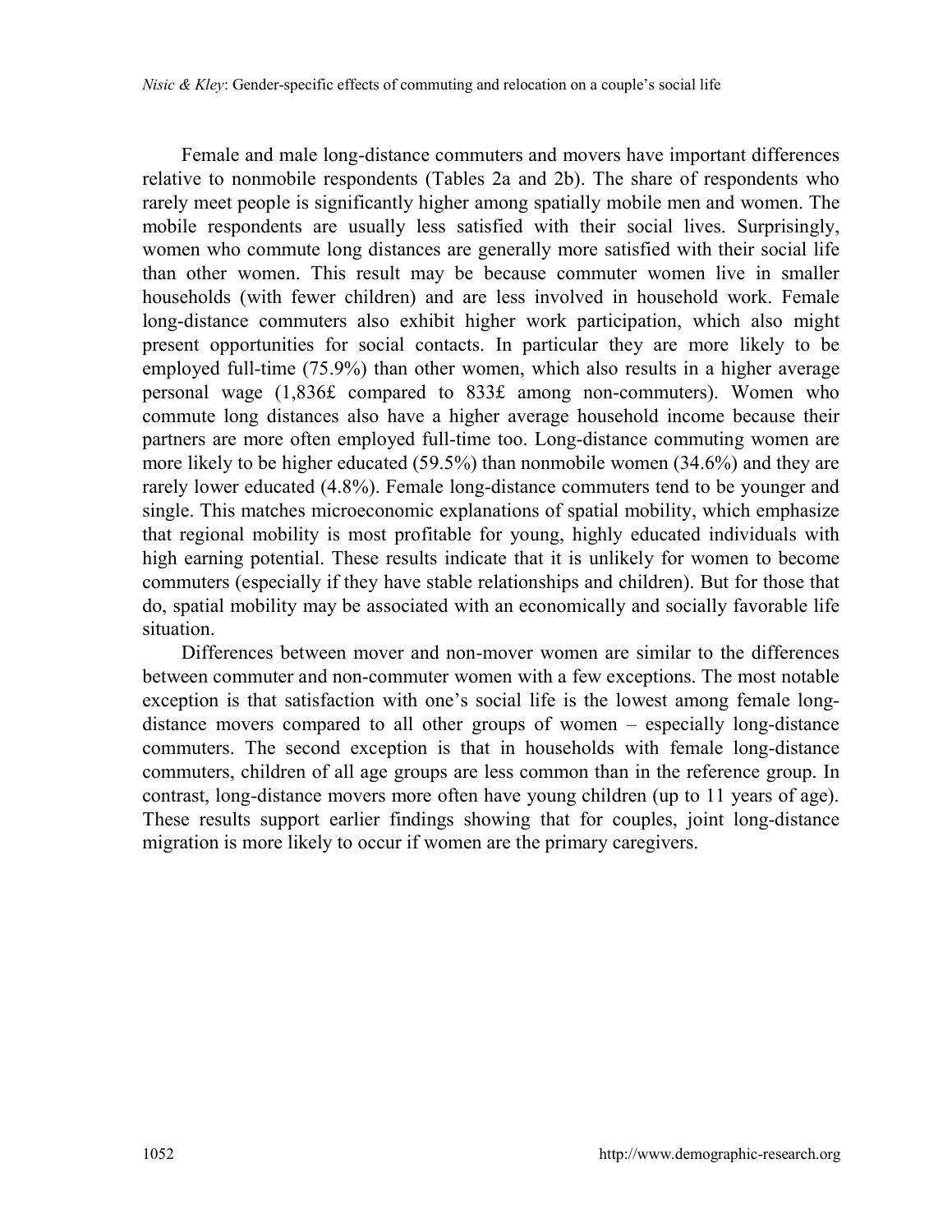| <b>Characteristics</b>                     | Non long-distance<br>Long-distance<br>commuters (≥1 h)<br>commuters |       | Long-distance<br>movers (≥50 km) | Non long-distance<br>movers |  |
|--------------------------------------------|---------------------------------------------------------------------|-------|----------------------------------|-----------------------------|--|
| Satisfaction with social life <sup>1</sup> | $4.9***$                                                            | 4.8   | $4.7**$                          | 4.8                         |  |
| Meet people rarely <sup>2</sup>            | $20.1***$                                                           | 12.5  | $29.2***$                        | 12.2                        |  |
| Age                                        | $37.0***$                                                           | 40.2  | $39.1***$                        | 40.1                        |  |
| Number of persons in household             | $2.9***$                                                            | 3.3   | 3.3                              | 3.3                         |  |
| Number of children aged 0-2                | 0.12                                                                | 0.12  | 0.12                             | 0.12                        |  |
| Number of children aged 3-4                | $0.10**$                                                            | 0.11  | $0.13**$                         | 0.11                        |  |
| Number of children aged 5-11               | $0.25***$                                                           | 0.40  | $0.51***$                        | 0.39                        |  |
| Number of children aged 12-15              | $0.12***$                                                           | 0.22  | 0.20                             | 0.22                        |  |
| Housework at least 60% woman's task        | $0.52***$                                                           | 0.70  | $0.65***$                        | 0.70                        |  |
| Education: $low^3$ (%)                     | $4.8***$                                                            | 20.3  | $6.3***$                         | 20.2                        |  |
| Education: high <sup>4</sup> $(%)$         | 59.5***                                                             | 34.6  | $61.7***$                        | 34.6                        |  |
| Married (%)                                | 67.4***                                                             | 78.2  | 83.2***                          | 77.4                        |  |
| Household income (per month in £)          | $4,420***$                                                          | 3,246 | $3,855***$                       | 3,275                       |  |
| Wage (per month in £, net)                 | 1,836***                                                            | 833   | $1,058***$                       | 869                         |  |
| Full-time (%)                              | $75.9***$                                                           | 40.9  | 42.3                             | 42.5                        |  |
| Part-time (%)                              | 22.9***                                                             | 30.1  | $32.8**$                         | 29.6                        |  |
| Overtime (in hours)                        | $3.5***$                                                            | 1.8   | $2.4***$                         | 1.8                         |  |
| Partner: full-time (%)                     | 86.8***                                                             | 78.8  | $75.4***$                        | 79.3                        |  |
| Partner: part-time (%)                     | 2.8                                                                 | 2.7   | 3.3                              | 2.7                         |  |
| N (person-years)                           | 24,864                                                              | 1,156 | 24,958                           | 1,062                       |  |

#### **Table 2a: Characteristics of female long-distance commuters and long-distance movers (couples only, 18–59 years)**

*Note*: N = 26,020 person-years. Mean values if not displayed in another way. <sup>1</sup> Measures range from 1 (not satisfied at all) to 7 (completely satisfied). <sup>2</sup> At most once or twice a month (dichotomized 5-point scale). <sup>3</sup> Primary or lower secondary. <sup>4</sup>Higher vocational or university degree. Chi-square and t-tests of differences between mobile persons and their nonmobile counterparts with significance levels: \*\*\*  $p < 0.01$ , \*\*  $p < 0.05$ . *Source*: BHPS 1997–2008.

Male long-distance commuters and long-distance movers are consistently less satisfied with their social life and meet people less frequently than their nonmobile counterparts (Table 2b). Similar to commuter women, male commuters are highly educated (65.4%), work full-time, and earn a higher personal monthly wage (2729 $\pounds$ ) compared to non-commuters  $(1730 $\text{\textsterling})$  and movers  $(2255\text{\textsterling})$ . Like among women, male$ commuters also have a higher household income than other men, which suggests that commuting is a frequent arrangement among dual-career couples. Moreover, they also have fewer children than their nonmobile counterparts, whereas male long-distance movers more often live with young children (up to age 11).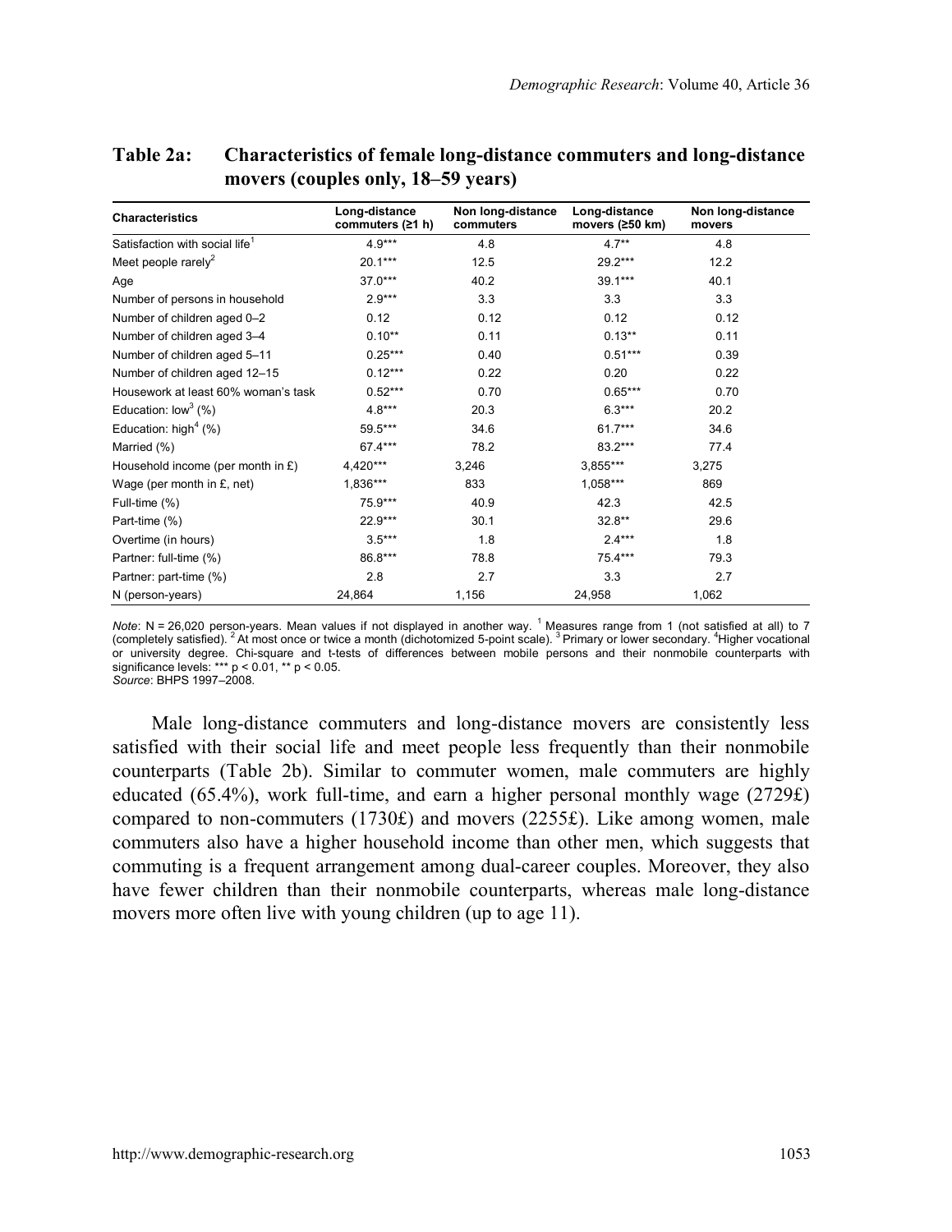| <b>Characteristics</b>                     | Long-distance<br>commuters (≥1 h) | Non long-distance<br>commuters | Long-distance<br>movers (≥50 km) | Non long-distance<br>movers |  |
|--------------------------------------------|-----------------------------------|--------------------------------|----------------------------------|-----------------------------|--|
| Satisfaction with social life <sup>1</sup> | $4.7***$                          | 4.8                            | $4.6***$                         | 4.8                         |  |
| Meet people rarely $2$                     | $22.5***$                         | 17.4                           | $35.9***$                        | 17.2                        |  |
| Age                                        | $40.4***$                         | 41.0                           | 40.0***                          | 41.0                        |  |
| Number of persons in household             | $3.2***$                          | 3.3                            | $3.2**$                          | 3.3                         |  |
| Number of children aged 0-2                | 0.13                              | 0.13                           | 0.13                             | 0.13                        |  |
| Number of children aged 3-4                | 0.12                              | 0.12                           | $0.14***$                        | 0.12                        |  |
| Number of children aged 5-11               | $0.38**$                          | 0.42                           | $0.50***$                        | 0.41                        |  |
| Number of children aged 12-15              | $0.19***$                         | 0.23                           | $0.17***$                        | 0.28                        |  |
| Housework at least 60% woman's task        | $0.72***$                         | 0.69                           | $0.62***$                        | 0.70                        |  |
| Education: $low3$ (%)                      | $8.0***$                          | 19.0                           | $7.7***$                         | 18.4                        |  |
| Education: high <sup>4</sup> $(%)$         | 56.4***                           | 36.9                           | 65.4***                          | 37.6                        |  |
| Married (%)                                | 76.2                              | 76.3                           | 77.2                             | 76.2                        |  |
| Household income (per month in £)          | 4,370***                          | 3,254                          | $3,949***$                       | 3,333                       |  |
| Wage (per month in £, net)                 | $2,729***$                        | 1,730                          | $2,255***$                       | 1,805                       |  |
| Full-time (%)                              | 96.9***                           | 81.2                           | 78.3***                          | 82.9                        |  |
| Part-time (%)                              | $1.7***$                          | 2.5                            | $3.5***$                         | 2.4                         |  |
| Overtime (in hours)                        | $5.6***$                          | 4.2                            | 4.5                              | 4.3                         |  |
| Partner: full-time (%)                     | 47.8***                           | 42.8                           | 45.5                             | 43.2                        |  |
| Partner: part-time (%)                     | 31.4                              | 29.9                           | 31.9                             | 30.0                        |  |
| N (person-years)                           | 22,090                            | 2,290                          | 23,361                           | 1,019                       |  |

**Table 2b: Characteristics of male long-distance commuters and long-distance movers (couples only, 18–59 years)**

Note: N = 24,380 person-years. Mean values if not displayed in another way. <sup>1</sup> Measures range from 1 (not satisfied at all) to 7 completely satisfied at all) to 7 completely satisfied at all) to 7 vocational or university degree. Chi-square and t-tests of differences between mobile persons and their nonmobile counterparts with significance levels: \*\*\* p < 0.01, \*\* p < 0.05. *Source*: BHPS 1997–2008.

Differences in the patterns between men and women appear in the distribution of full-time work. Among both men and women long-distance commuters exhibit the highest participation rates in full-time work. Among male movers, full-time employment is less frequent relative to all other mobile and nonmobile men (78%); among women, there is no difference between movers and non-movers. The comparatively low full-time participation among male long-distance movers might reflect work interruptions due to job searches or for settling down at the new location. However, women generally have much lower full-time participation than men, and this is not affected by relocation. This result suggests that household moves are not primarily motivated by women's employment options, and women are invariably highly involved in child-rearing regardless of family relocation.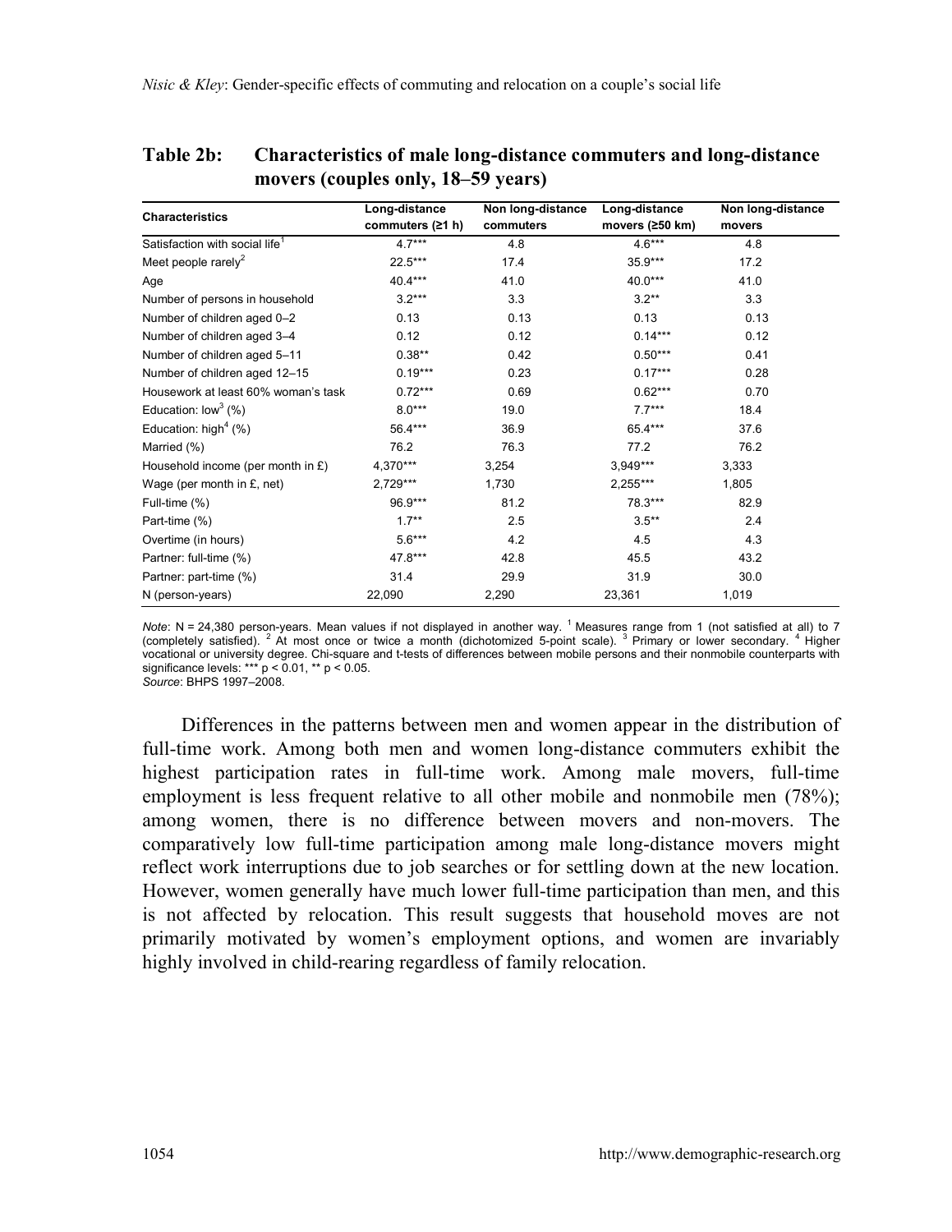## **4. Effects of commuting and relocation on individual satisfaction with social life**

Tables 3a and 3b show the effects of spatial mobility on individual satisfaction with one's social life (i.e., the subjective view of social integration) based on fixed-effects (FE) panel regression models. FE models identify effects based on changes of the independent and dependent variables, which occur within one person during the observational window (within-effect), and, this way, control for time-constant unobserved heterogeneity (Allison 2009). We focus on the subjective view of social integration because it reflects the perceived quality of relationships. In the bivariate models without controls (Table 3a) we observe a general significant negative effect of long-distance commuting and moving for men in line with our theoretical expectations; for women, the overall negative effect of moving is even stronger than for men. However, commuting does not impact women's social relationships negatively, which matches the findings from the descriptive statistics and points to the relevance of workplace contacts for women. When adding further control variables in the multiple regression model (Table 3b), both men and women who are long-distance commuters or long-distance movers still tend to be less satisfied with their social life, but this finding is significant for female long-distance movers only (Model 1). In Model 2 and 3 (Table 3b) also the frequency of meeting other people outside the household is included as a control variable in order to separate mobility-induced structural changes in social networks from the perceived quality of social contacts. Model 2 shows that, for both men and women, meeting people outside the household rarely is associated with a significantly decreased satisfaction with social life. But the negative impact of longdistance moves on women's satisfaction barely changes when the variable 'meeting people rarely' is added, which means that for them satisfaction with their social life is only weakly dependent on the frequency of meeting people.

|                   |           | Men       |         | Women      |
|-------------------|-----------|-----------|---------|------------|
|                   | (1m)      | (2m)      | (1f)    | (2f)       |
| Commuter $(21 h)$ | $-0.049+$ |           | 0.024   |            |
| Mover $(250 km)$  |           | $-0.098*$ |         | $-0.147**$ |
| Constant          | $4.791**$ | 4.790**   | 4.778** | 4.785**    |
| N (person-years)  | 24,380    | 24,380    | 26,020  | 26.020     |
| N (persons)       | 5.242     | 5.242     | 5.541   | 5.541      |
| $R^2$ (within)    | 0.0001    | 0.000     | 0.000   | 0.0005     |

### **Table 3a: Fixed-effects regressions on the satisfaction<sup>1</sup> with social life for men and women**

Note: Couples, aged 18–59 years. <sup>1</sup> Measures range from 1 (not satisfied at all) to 7 (completely satisfied).  $*$  p < 0.10,  $*$  p < 0.05,  $*$  p < 0.01; significant effects in bold.

*Source*: BHPS 1997–2008.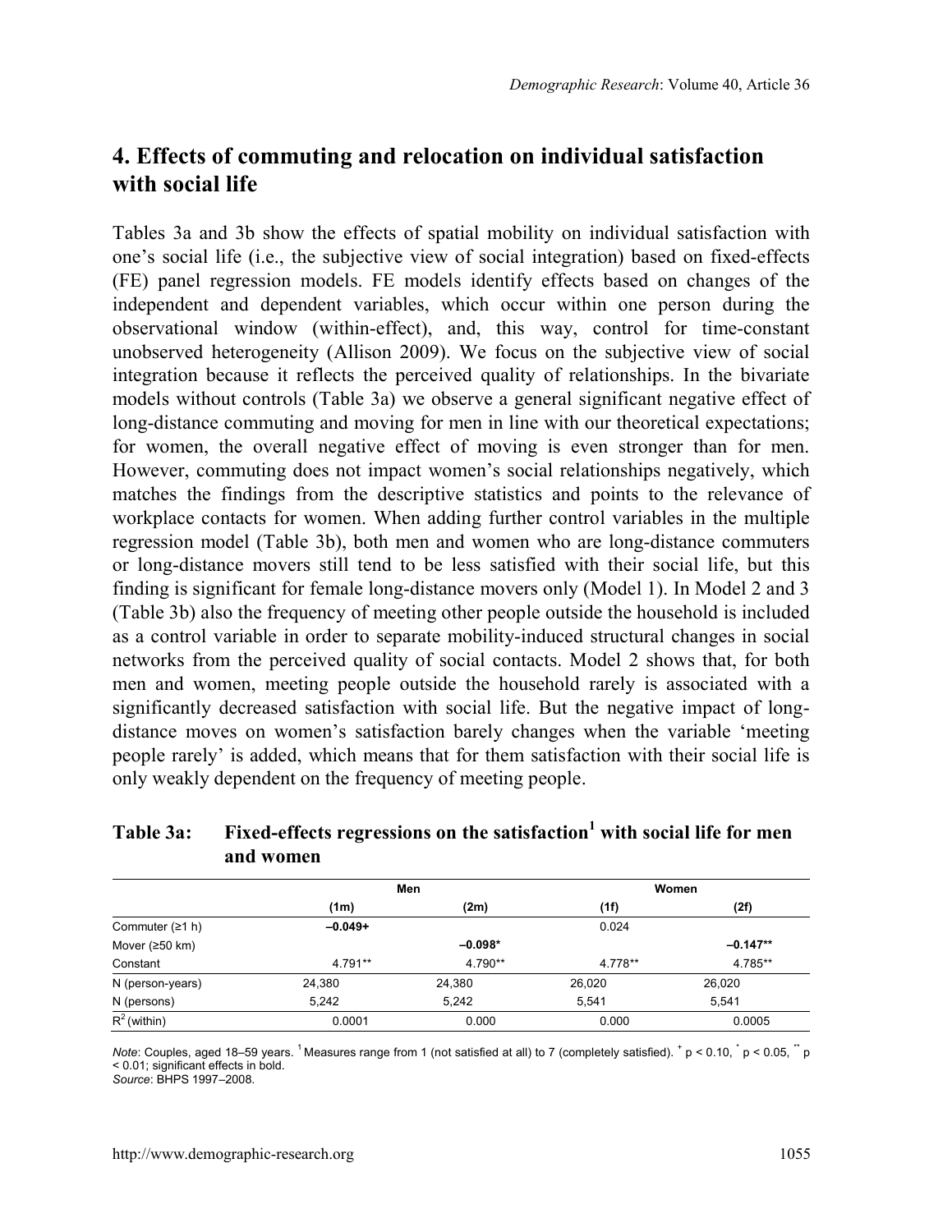|                                     | Men              |           |            | Women        |            |            |
|-------------------------------------|------------------|-----------|------------|--------------|------------|------------|
|                                     | (1m)             | (2m)      | (3m)       | (1f)         | (2f)       | (3f)       |
| Commuter (≥1 h)                     | $-0.050$         | 0.050     | $0.275+$   | $-0.023$     | $-0.024$   | $-0.304+$  |
| Mover (≥50 km)                      | $-0.021$         | $-0.013$  | $-0.163$   | $-0.207$     | $-0.193**$ | 0.029      |
| Age                                 | -0.021¨          | $-0.020$  | $-0.020$   | $-0.024$     | $-0.024$   | -0.024¨    |
| No. of pers. in household           | $-0.098"$        | $-0.095$  | $-0.091$   | -0.089¨      | $-0.086$   | $-0.084"$  |
| No. children age 0-2                | $-0.137$         | $-0.136$  | $-0.133$   | $-0.322$     | $-0.325$   | $-0.332**$ |
| No. children age 3-4                | $-0.126$         | $-0.128$  | $-0.125$   | $-0.165$     | $-0.167$   | $-0.170**$ |
| No. children age 5-11               | 0.009            | 0.009     | 0.012      | 0.042        | 0.040      | $0.040*$   |
| No. children age 12-15              | 0.017            | 0.017     | 0.018      | 0.045        | 0.044      | $0.046*$   |
| Housework at least 60% woman's task | $-0.060^\degree$ | $-0.060$  | $-0.058"$  | $-0.013$     | $-0.015$   | $-0.022$   |
| Education: low <sup>3</sup>         | 0.121            | 0.117     |            | 0.040        | 0.034      |            |
| Education: high <sup>4</sup>        | $-0.336$         | $-0.338$  | $-0.337*$  | $-0.215$     | $-0.209$   | $-0.218$ ົ |
| Married                             | $-0.053$         | $-0.053$  | $-0.054$   | $-0.007$     | $-0.009$   | $-0.008$   |
| Household income (£)                | 0.007            | 0.007     | 0.005      | 0.024        | 0.025      | 0.022"     |
| Wage $(E)$                          | $-0.000$         | 0.000     | 0.005      | $-0.035^{+}$ | $-0.034+$  | $-0.005$   |
| Full-time                           | 0.160"           | 0.163"    | $0.108**$  | 0.155        | $0.159**$  | 0.035      |
| Part-time                           | $0.240^{''}$     | $0.236**$ |            | 0.146        | $0.148**$  |            |
| Overtime                            | $-0.003$         | $-0.003*$ | $-0.002$   | $-0.002$     | $-0.002$   | $-0.000$   |
| Social contacts                     |                  |           |            |              |            |            |
| Meets people rarely <sup>2</sup>    |                  | $-0.119*$ | $-0.125**$ |              | $-0.145**$ | -0.135**   |
| Partner: part-time                  |                  |           | $-0.030$   |              |            | 0.023      |
| Partner: full-time                  |                  |           | 0.009      |              |            | $0.059 +$  |
| Interactions: Commuter and          |                  |           |            |              |            |            |
| Meets people rarely                 |                  |           | 0.010      |              |            | 0.048      |
| Full-time                           |                  |           | $-0.231+$  |              |            | $0.175+$   |
| Overtime                            |                  |           | $-0.008*$  |              |            | $-0.004$   |
| Education: high                     |                  |           | $-0.104+$  |              |            | $0.157+$   |
| Partner: part-time                  |                  |           | $-0.068$   |              |            | 0.222      |
| Partner: full-time                  |                  |           | 0.032      |              |            | 0.075      |
| Interactions: Mover and             |                  |           |            |              |            |            |
| Meets people rarely                 |                  |           | 0.040      |              |            | $-0.123$   |
| Full-time                           |                  |           | 0.043      |              |            | $-0.129$   |
| Overtime                            |                  |           | 0.002      |              |            | $-0.005$   |
| Education: high                     |                  |           | 0.136      |              |            | 0.146      |
| Partner: part-time                  |                  |           | 0.021      |              |            | $-0.024$   |
| Partner: full-time                  |                  |           | 0.009      |              |            | $-0.239*$  |
| Constant                            | $6.011**$        | $6.069**$ | 6.096**    | $6.018**$    | $6.004**$  | 6.056**    |
| N (person-years)                    | 24,380           | 24,380    | 24,380     | 26,020       | 26,020     | 26,020     |
| N (persons)                         | 5,242            | 5,242     | 5,242      | 5,541        | 5,541      | 5,541      |
| $R^2$ (within)                      | 0.016            | 0.018     | 0.018      | 0.023        | 0.024      | 0.024      |

#### **Table 3b: Fixed-effects regressions on the satisfaction<sup>1</sup> with social life for men and women**

Note: Couples, aged 18–59 years. <sup>1</sup> Measures range from 1 (not satisfied at all) to 7 (completely satisfied). <sup>2</sup> At most once or twice a<br>month (dichotomized 5-point scale). <sup>3</sup> Primary or lower secondary. <sup>4</sup> Higher voca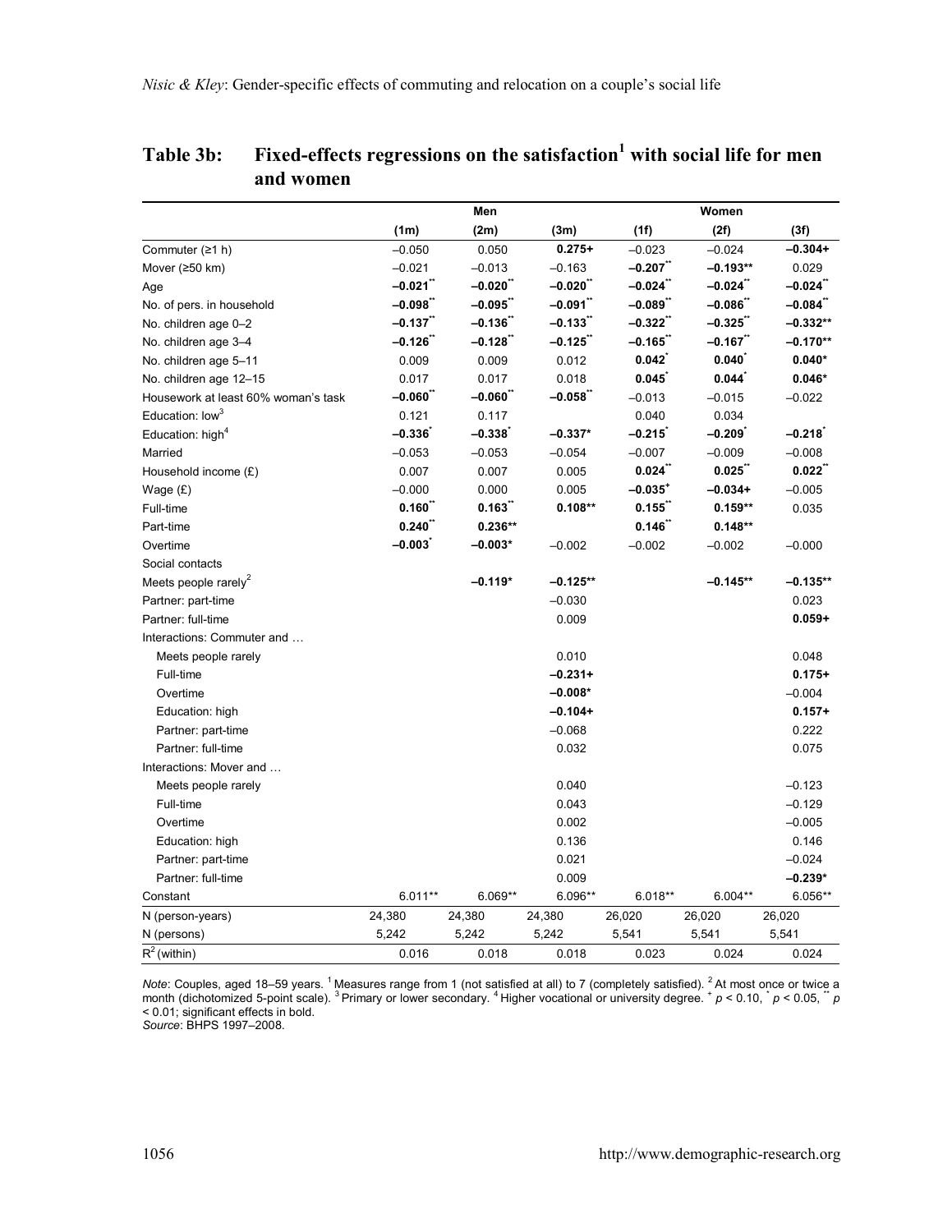Other predictor effects are similar for men and women: Satisfaction with social life decreases with age, household size, and having small children up to 5 years old in the household. When the children reach school age, this negative impact disappears for men and becomes positive for women. This finding suggests that as children become independent, the degree of freedom for establishing personally rewarding relationships – that is, relationships not driven by social support of small children – also grow especially for women (see, e.g., Munch, Miller McPherson, and Smith-Lovin 1997). Interestingly, a traditional labor division of household duties exclusively and significantly decreases men's social life satisfaction. Working full-time or part-time increases the satisfaction with one's social life for both men and women, but working overtime decreases satisfaction significantly only for men. Having tertiary education decreases the satisfaction with one's social life for both men and women, and this might reflect the impact of occupational status and work obligations on social relationships. For women, household income has a positive effect on the satisfaction with one's social life, but a high individual income tends to decrease satisfaction.

In the models with interactions (Models 3f and 3m in Table 3b), the coefficients of the interaction terms capture the effect of commuting and moving for different levels of the interacted variables. Interactions of mobility with meeting people as well as with work characteristics (Model 3f in Table 3b) reveal that female long-distance commuters are significantly less satisfied with their social life (even though frequency of meeting people is controlled), in particular if they have low educational levels and if they work part-time (see main effect for long commuters in Model 3f). Whereas, for highly educated and work-oriented commuter women the effect is less negative (see positive interaction coefficients). Thus, the decision to commute might have been a strategy to avoid moves and preserve their social life at the home destination. Among longdistance movers, women are especially unsatisfied with their social life if they have moved with a full-time employed partner.

For men, the estimated interaction effects are different (Model 3m in Table 3b). While long-distance moves have no effect on men's satisfaction with their social life, long-distance commutes exert positive net effects as long as men have enough free time to meet other people. In combination with being highly educated and working full-time, long commutes tend to diminish individual satisfaction with men's social life. In particular working overtime exerts a negative effect. Interactions with mobility, having children, or labor division in the households does not affect women's and men's satisfaction with their social life (data not shown).

In sum, our results demonstrate that mobility patterns interact with gender-specific work arrangements among couples to produce complex gender inequalities in social integration. Congruent with findings on economic outcomes, for women long-distance moves often have also detrimental effects on the quality of social contacts. This finding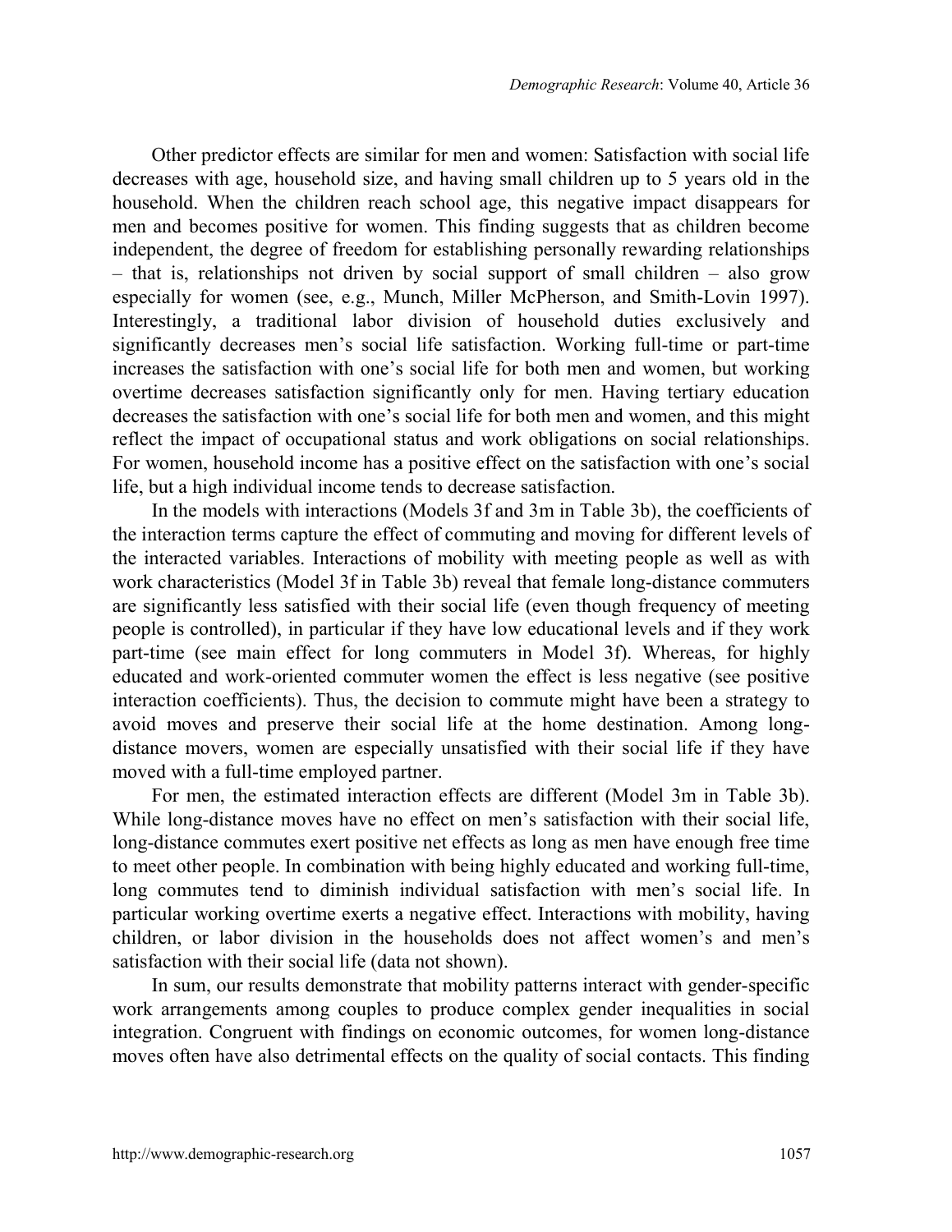does not support the 'women as kinkeepers' argument but is more in line with the 'tied mover' explanation (Mincer 1978). Thereby, work place integration appears to be an important determinant for the quality of social contacts among commuter women (see, e.g., Hochschild 1997). Contrarily, for men long-distance moves make little difference socially and commuting affects social contacts negatively but only for those with high workloads. However, in order to get deeper insight into the mechanisms linking mobility, gender, and social networks, further research should also integrate objective measures of social integration as well as more detailed analyses across the life course and their varying opportunities and needs for social embeddedness.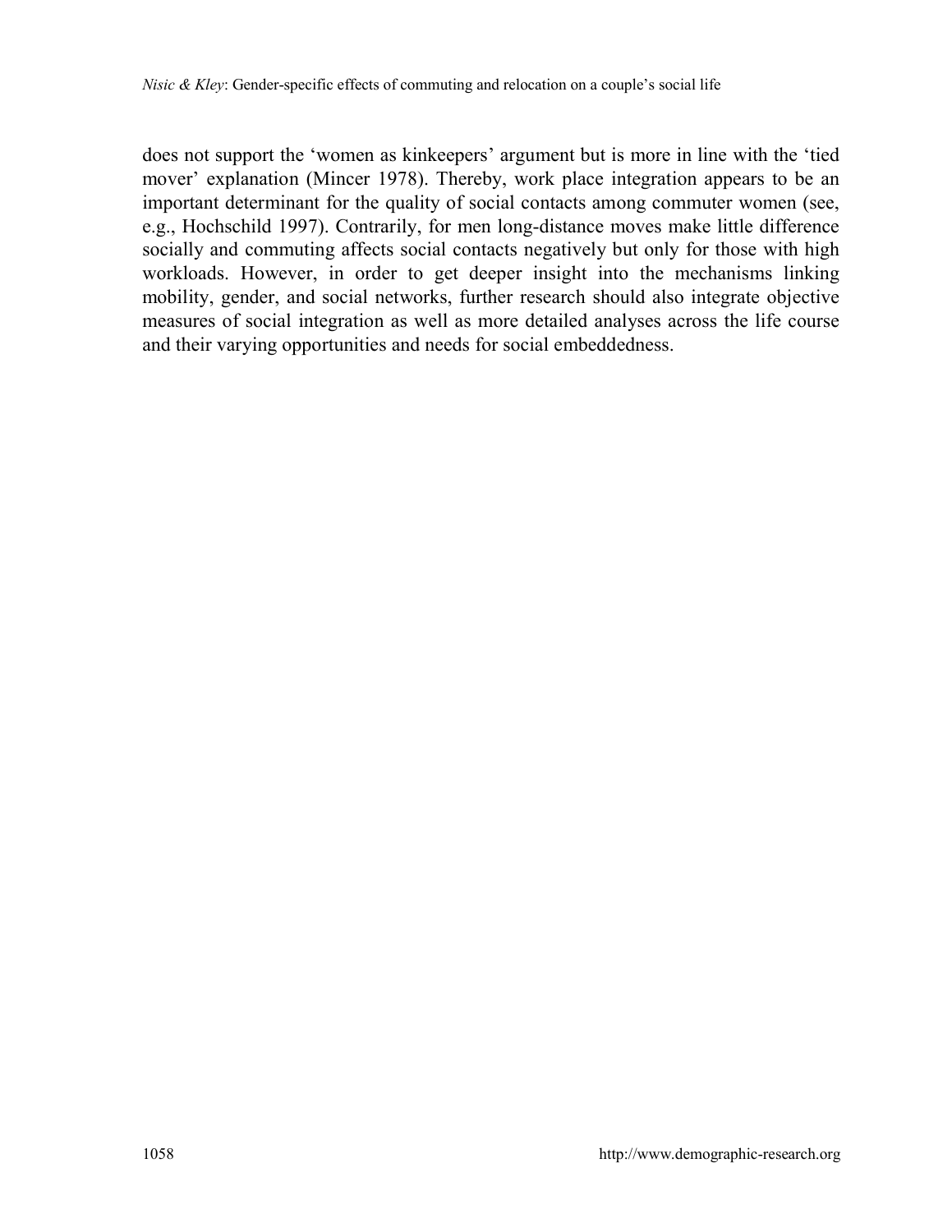### **References**

- Allison, P. (2009). *Fixed Effects Regression Models*. Thousand Oaks: Sage Publications.
- Belot, M. and Ermisch, J. (2006). Friendship ties and geographic mobility, evidence from the BHPS. Colchester: Department of Economics, University of Essex (ISER Working Paper 2006-33).
- Boyle, P., Cooke, T.J., Halfacree, K., and Smith, D. (2001). A cross-national comparison of the impact of family migration on women's employment status. *Demography* 38(2): 201–213. [doi:10.1353/dem.2001.0012.](https://doi.org/10.1353/dem.2001.0012)
- Bracke, P., Christiaens, W., and Wauterickx, N. (2008). The pivotal role of women in informal care. *Journal of Family Issues* 29(10): 1348–1378. [doi:10.1177/](https://doi.org/10.1177/0192513X08316115) [0192513X08316115.](https://doi.org/10.1177/0192513X08316115)
- Cohen, S. (2004). Social relationships and health. *American Psychologist* 59(8): 676– 684. [doi:10.1037/0003-066X.59.8.676.](https://doi.org/10.1037/0003-066X.59.8.676)
- Cohen, S. and Wills, T.A. (1985). Stress, social support, and the buffering hypothesis. *Psychological Bulletin* 98(2): 310–357. [doi:10.1037/0033-2909.98.2.310.](https://doi.org/10.1037/0033-2909.98.2.310)
- Cooke, T.J. (2003). Family migration and the relative earnings of husbands and wives. *Annals of the Association of American Geographers* 93(2): 338–349. [doi:10.1111/1467-8306.9302005.](https://doi.org/10.1111/1467-8306.9302005)
- Cooke, T.J. (2008). Migration in a family way. *Population, Space and Place* 14(4): 255–265. [doi:10.1002/psp.500.](https://doi.org/10.1002/psp.500)
- Cooke, T.J. (2013). Internal migration in decline. *The Professional Geographer* 65(4): 664–675. [doi:10.1080/00330124.2012.724343.](https://doi.org/10.1080/00330124.2012.724343)
- DeMeester, E., Mulder, C., and Fortuijn, J. (2007). Time spent in paid work by women and men in urban and less urban contexts in the Netherlands. *Tijdschrift voor economische en sociale geografie* 98(5): 585–602. [doi:10.1111/j.1467-](https://doi.org/10.1111/j.1467-9663.2007.00427.x) [9663.2007.00427.x.](https://doi.org/10.1111/j.1467-9663.2007.00427.x)
- Doucet, A. (2000). 'There's a huge gulf between me as a male carer and women': Gender, domestic responsibility, and the community as an institutional arena. *Community, Work and Family* 3(2): 163–184. [doi:10.1080/713658907.](https://doi.org/10.1080/713658907)
- Feeney, B.C. and Collins, N.L. (2015). A new look at social support: A theoretical perspective on thriving through relationships. *Personality and Social Psychology Review* 19(2): 113–147. [doi:10.1177/1088868314544222.](https://doi.org/10.1177/1088868314544222)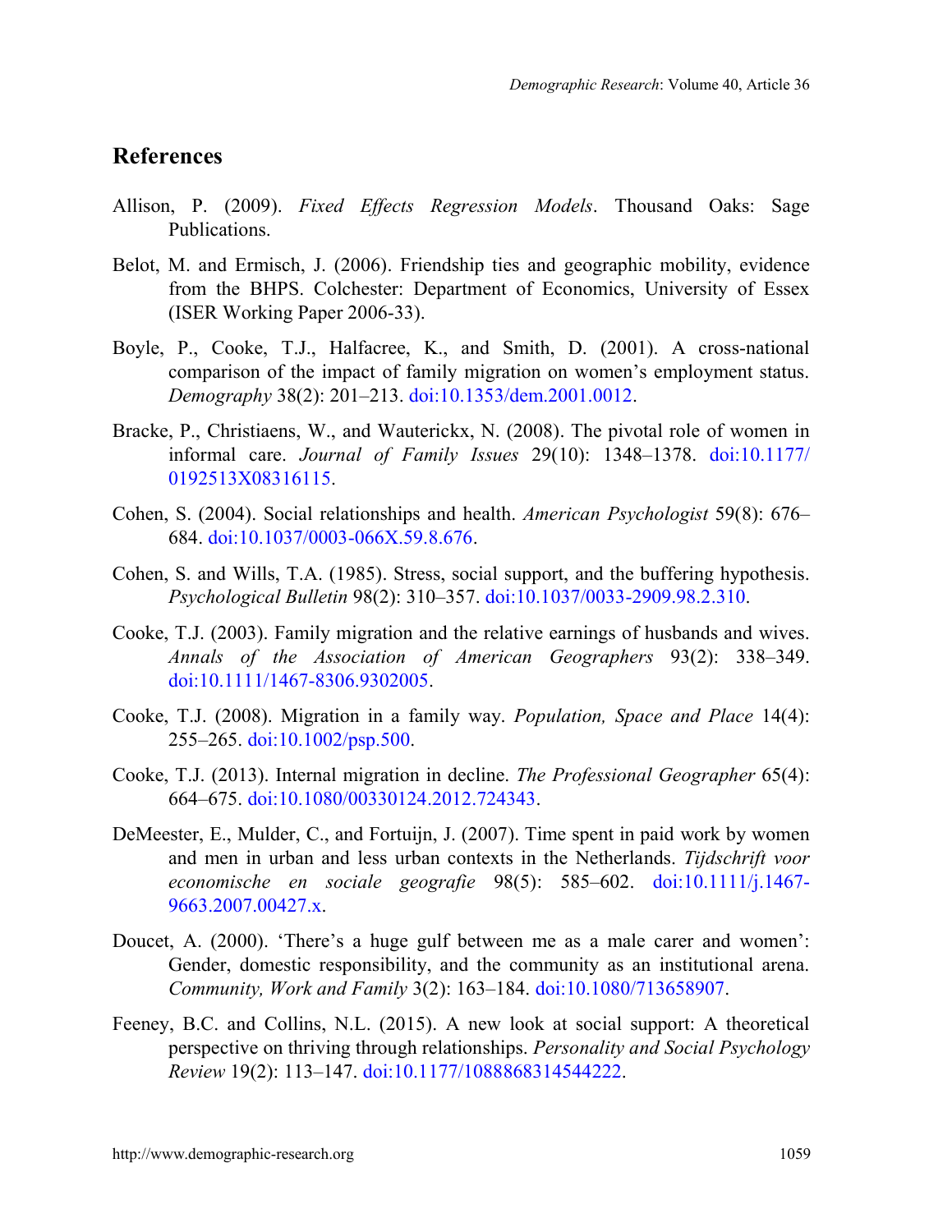- Fernandez, R.M. and Su, C. (2004). Space in the study of labor markets. *Annual Review of Sociology* 30: 545−569. [doi:10.1146/annurev.soc.29.010202.100034.](https://doi.org/10.1146/annurev.soc.29.010202.100034)
- Folkman, S. and Moskowitz, J.T. (2000). Stress, positive emotion, and coping. *Current Directions in Psychological Science* 9(4): 115–118. [doi:10.1111/1467-8721.](https://doi.org/10.1111/1467-8721.00073) [00073.](https://doi.org/10.1111/1467-8721.00073)
- Hochschild, A.R. (1997). *The time bind: When home becomes work and work becomes home*. New York: Henry Holt.
- Jacobsen, J.P. and Levin, L.M. (1997). Marriage and migration: Comparing gains and losses from migration for couples and singles. *Social Science Quarterly* 78(3): 688–709.
- Jacobsen, J.P. and Levin, L.M. (2000). The effects of internal migration on the relative economic status of women and men. *The Journal of Socio-Economics* 29(3): 291–304. [doi:10.1016/S1053-5357\(00\)00075-5.](https://doi.org/10.1016/S1053-5357(00)00075-5)
- Mincer, J. (1978). Family migration decisions. *Journal of Political Economy* 86(5): 749–773. [doi:10.1086/260710.](https://doi.org/10.1086/260710)
- Moore, G. (1990). Structural determinants of men's and women's personal networks. *American Sociological Review* 55(5): 726–735. [doi:10.2307/2095868.](https://doi.org/10.2307/2095868)
- Munch, A., Miller McPherson, J., and Smith-Lovin, L. (1997). Gender, children, and social contact: The effects of childrearing for men and women*. American Sociological Review* 62(4): 509–520. [doi:10.2307/2657423.](https://doi.org/10.2307/2657423)
- Nisic, N. (2009). Labour market outcomes of spatially mobile coupled women: Why is the locational context important? *Schmollers Jahrbuch* 129(2): 203–215. [doi:10.3790/schm.129.2.203.](https://doi.org/10.3790/schm.129.2.203)
- Nisic, N. (2017). Smaller differences in bigger cities? Assessing the regional dimension of the gender wage gap. *European Sociological Review* 33(2): 292–304. [doi:10.1093/esr/jcx037.](https://doi.org/10.1093/esr/jcx037)
- Nisic, N. and Abraham, M. (2014). Familie und Mobilität. In: Hill, P.B. and Kopp, J. (eds.). *Handbuch Familiensoziologie*. Wiesbaden: Springer: 675–708.
- Nisic, N. and Petermann, S. (2013). New city  $=$  New friends? The restructuring of social resources after relocation. *Comparative Population Studies* 38(1): 199– 226.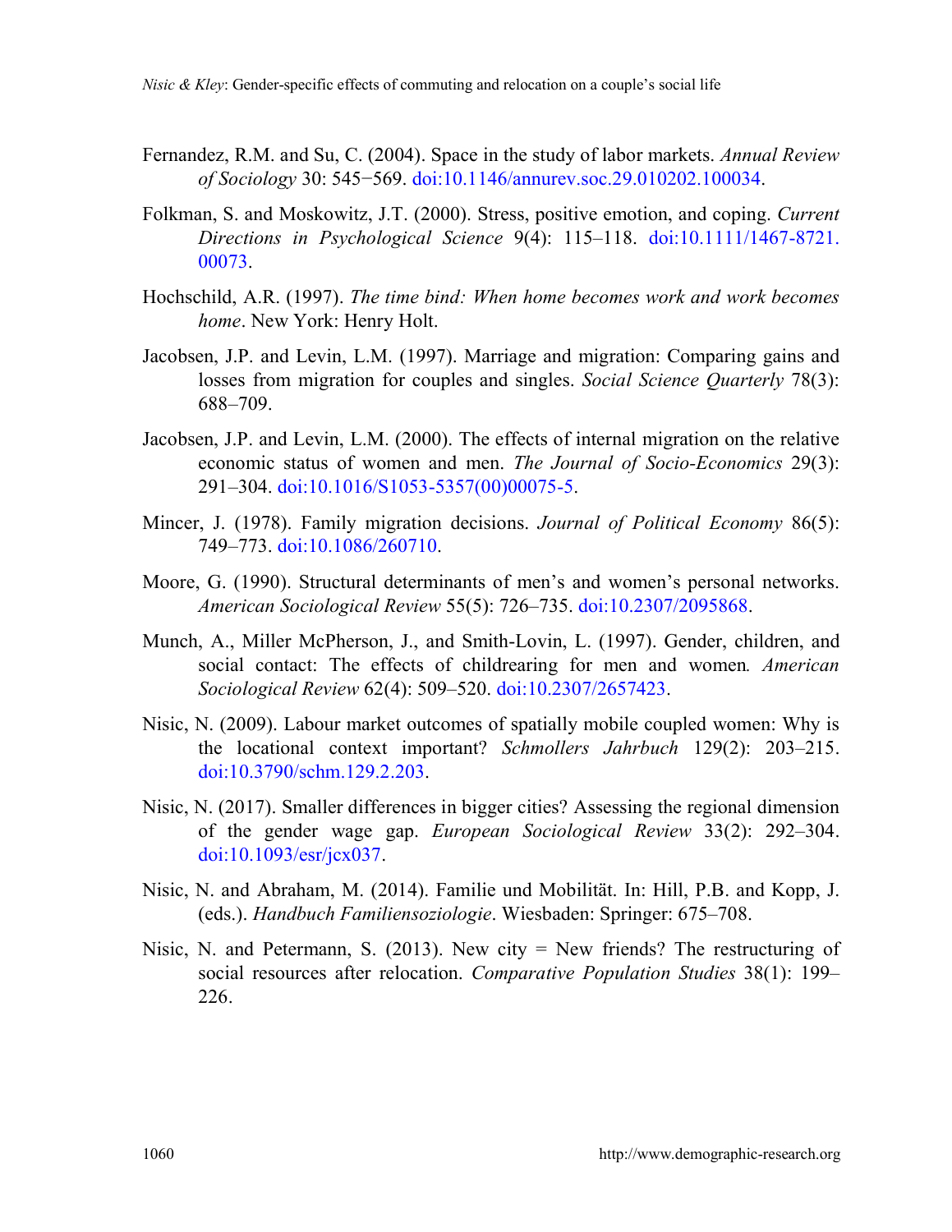- Nivalainen, S. (2004). Determinants of family migration: Short moves vs. long moves. *Journal of Population Economics* 17(1): 157–175. [doi:10.1007/s00148-003-](https://doi.org/10.1007/s00148-003-0131-8) [0131-8.](https://doi.org/10.1007/s00148-003-0131-8)
- Pratt, G. and Hanson, S. (1991). Time, space, and the occupational segregation of women: A critique of human capital theory. *Geoforum* 22(2): 149–157. [doi:10.1016/0016-7185\(91\)90004-A.](https://doi.org/10.1016/0016-7185(91)90004-A)
- Rapino, M.A. and Cooke, T.J. (2011). Commuting, gender roles, and entrapment: A national study utilizing spatial fixed effects and control groups. *The Professional Geographer* 63(2): 277–294. [doi:10.1080/00330124.2010.547790.](https://doi.org/10.1080/00330124.2010.547790)
- Seery, B.L. and Crowley, M.S. (2000). Women's emotion work in the family: Relationship management and the process of building father-child relationships. *Journal of Family Issues* 21(1): 100–127. [doi:10.1177/019251300021001005.](https://doi.org/10.1177/019251300021001005)
- Shauman, K.A. and Noonan, M.C. (2007). Family migration and labor force outcomes: Sex differences in occupational context. *Social Forces* 85(4): 1735–1764. [doi:10.1353/sof.2007.0079.](https://doi.org/10.1353/sof.2007.0079)
- Singell, L.D. and Lillydahl, J.H. (1986). An empirical analysis of the commute to work patterns of males and females in two-earner households. *Urban Studies* 23(2): 119−129. [doi:10.1080/00420988620080111.](https://doi.org/10.1080/00420988620080111)
- Smits, J. (2001). Career migration, self-selection and the earnings of married men and women in the Netherlands, 1981–93. *Urban Studies* 38(3): 541–562. [doi:10.1080/00420980120080091.](https://doi.org/10.1080/00420980120080091)
- Smits, J., Mulder, C.H., and Hooimeijer, P. (2004). Migration of couples with nonemployed and employed wives in the Netherlands: the changing effects of the partners' characteristics*. Journal of Ethnic and Migration Studies* 30(2): 283– 301. [doi:10.1080/1369183042000200704.](https://doi.org/10.1080/1369183042000200704)
- Tenn, S. (2010). The relative importance of the husband's and wife's characteristics in family migration, 1960–2000. *Journal of Population Economics* 23(4): 1319– 1337. [doi:10.1007/s00148-009-0253-8.](https://doi.org/10.1007/s00148-009-0253-8)
- Van Emmerik, I.J.H. (2006). Gender differences in the creation of different types of social capital: A multilevel study. *Social Networks* 28(1): 24–37. [doi:10.1016/j.socnet.2005.04.002.](https://doi.org/10.1016/j.socnet.2005.04.002)